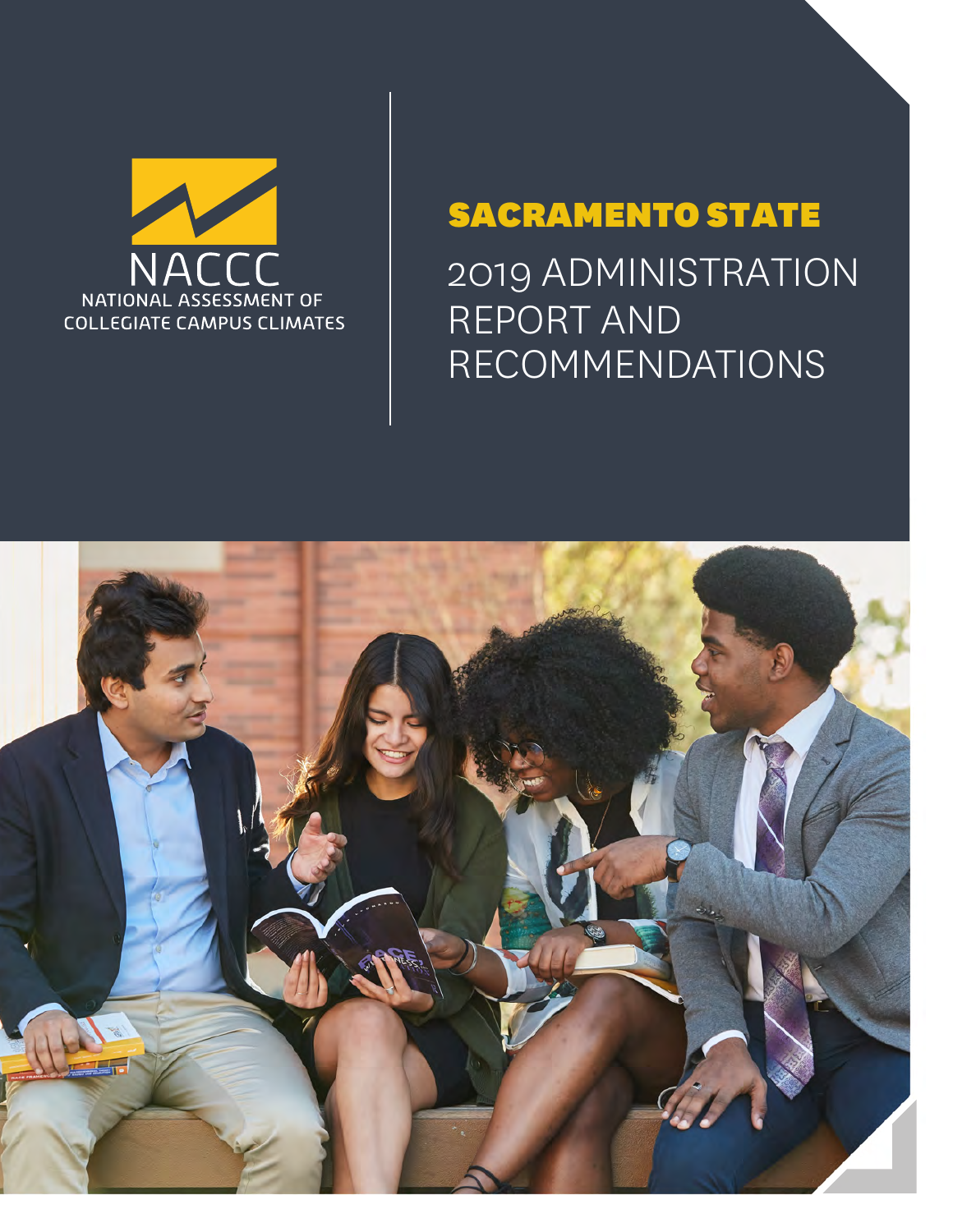

#### NACCC BACKGROUND

- NACCC 2018-19 COHORT DATA COLLECTION
- SACRAMENTO STATE NACCC DATA COLLECTION DETAILS
- SACRAMENTO STATE NACCC RESPONSE RATES
- NACCC 2018-19 COHORT SCORING AND CAUTIONS
- SACRAMENTO STATE OVERALL NACCC SCORE

SACRAMENTO STATE NACCC SCORE BY CONTENT AREA

- NACCC RESULTS AND RECOMMENDATIONS BY CONTENT AREA
- MATTERING AND AFFIRMATION
- CROSS-RACIAL ENGAGEMENT
- RACIAL LEARNING AND LITERACY
- ENCOUNTERS WITH RACIAL STRESS
- APPRAISALS OF INSTITUTIONAL COMMITMENT
- IMPACT OF EXTERNAL ENVIRONMENTS
- ABOUT THE USC RACE AND EQUITY CENTER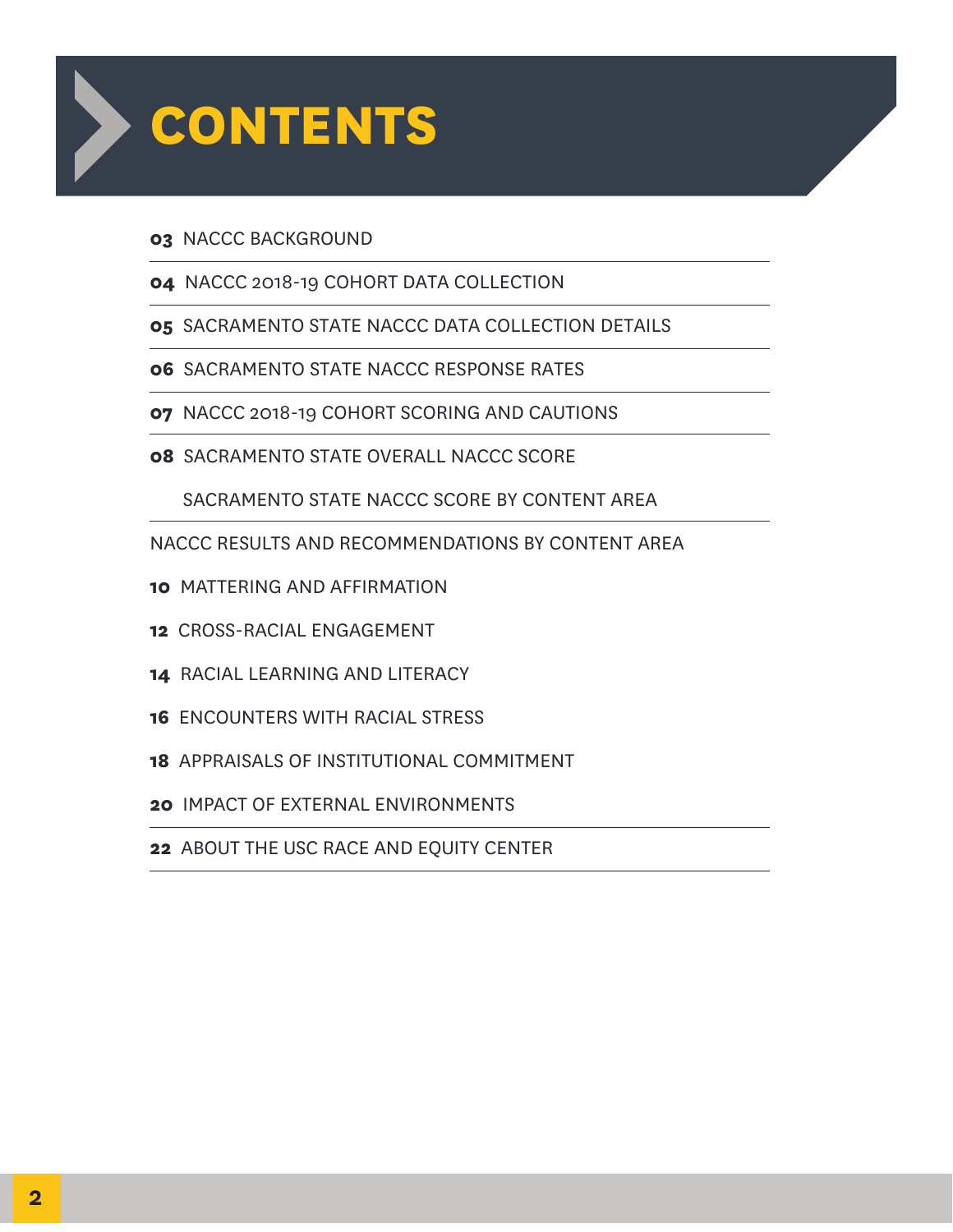# NACCC BACKGROUND & DEVELOPMENT

#### WHY WE CREATED THE NACCC

Every week, news outlets report on racial incidents on campuses across the United States. At the USC Race and Equity Center, we have developed the NACCC because these issues are so pervasive. The NACCC elicits perspectives from undergraduates on ways they experience the campus racial climate. NACCC participation signals institutional commitment to understanding racial realities on campus and provides institutional leaders with better information and more data-driven guidance for improving the climate for all students. Having NACCC data will allow institutional leaders to better understand and more strategically address racial problems on campus before they escalate to crises.

#### NACCC SURVEY CONTENT

The NACCC survey content is based on more than a decade of the USC Race and Equity Center's qualitative climate studies at colleges and universities across the country. In addition, a 14-member content team comprised of race, equity, and inclusion experts from across the United States convened to identify the most salient survey content areas and questions today in the field of campus racial climate. The NACCC is an approximately 15-minute long web-based survey and includes six content areas essential to understanding racial climate on campus, plus demographic information, and has been designed specifically for and tested by undergraduate students at community colleges and 4-year postsecondary institutions across the country.



#### NACCC ADVISORY PANEL AND **PEER REVIEW**

Thirty college and university presidents and provosts, campus diversity and inclusion officers, race and equity content faculty and experts, postsecondary institution membership association directors, institutional researchers, and survey methodologists comprise the NACCC Advisory Panel. This group convenes and consults with NACCC staff on best practices for the content, methodology, and administration of the NACCC survey, as well as the best ways to engage colleges and universities with their NACCC results. In addition, the NACCC benefits from external peer reviews beyond the NACCC Advisory Panel.

#### NACCC STUDENT ADVISORY PANEL

A diverse group of nine undergraduate students from colleges and universities across the United States comprise the NACCC Student Advisory Panel. These students consult with NACCC staff on the ways in which undergraduate students engage with campus surveys generally, and provide review and input on the survey content of the campus racial climate survey specifically.

#### USC EQUITY INSTITUTES

As a complement to NACCC assessment, the USC Race and Equity Center offers the USC Equity Institutes, a professional learning series for campus leaders and faculty members. For more, visit: https://race.usc.edu/equity-institutes/.

## THE SIX NACCC **SURVEY CONTENT** AREAS





#### NACCC COGNITIVE INTERVIEWS

NACCC survey methodologists conducted one-on-one cognitive interviews with more than 50 undergraduate students attending community colleges and 4-year institutions across the United States. In these interviews, students completed the NACCC, thinking aloud as they progressed through the survey. Interviewers took note of questions asked by respondents as well as any comments and confusion they expressed. The NACCC content areas, clarity of the survey questions, terminology, and response options, as well as the overall usability of the survey, were improved substantially through this process.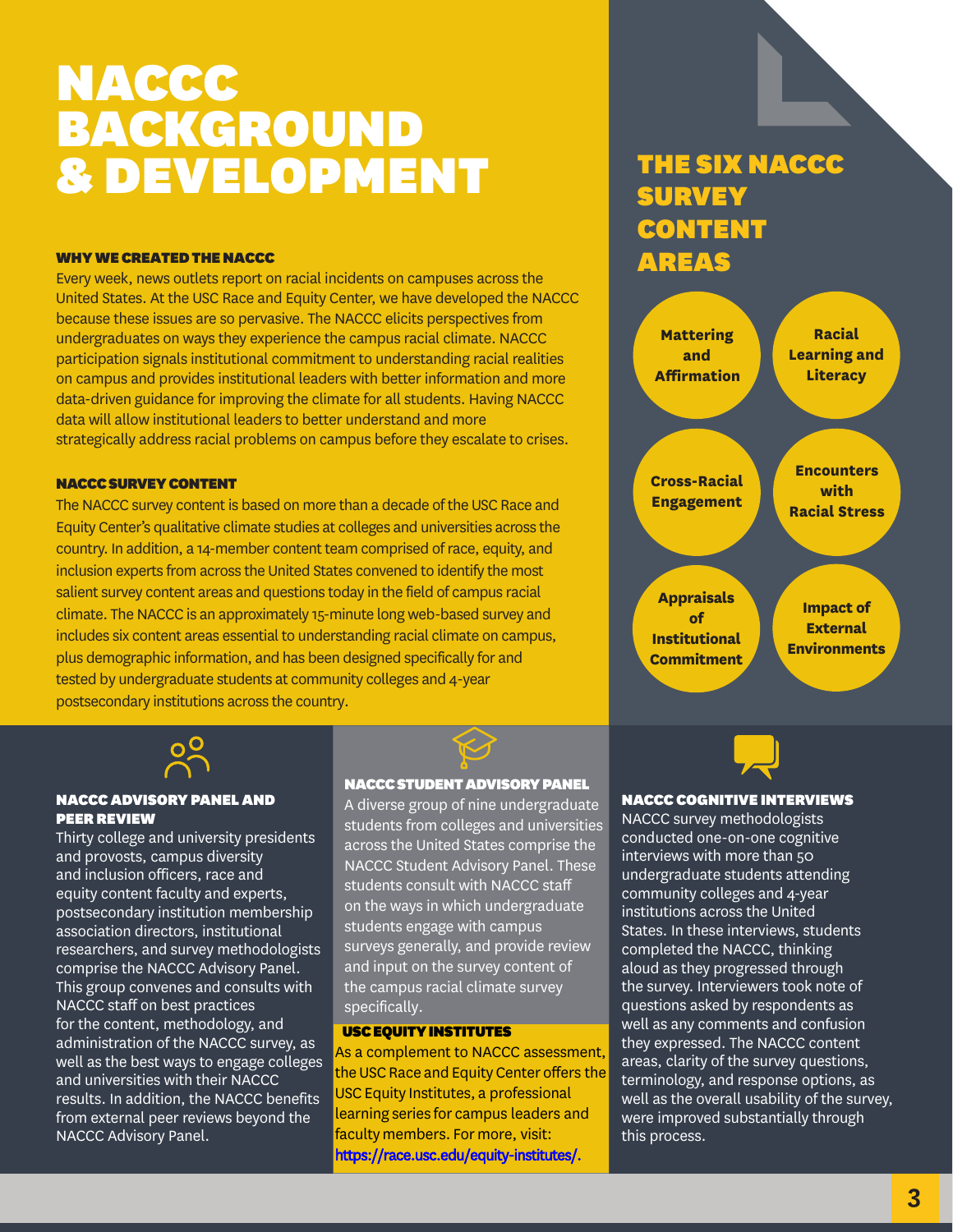# NACCC 2018-19 COHORT DATA COLLECTION

# **NACCC 2018-19 COHORT**

The inaugural cohort of the NACCC included 21 colleges and universities from across the United States, including seven 4-year public institutions, seven 4-year private not-for-profit institutions, and seven community colleges. The 2018-19 NACCC administration yielded approximately 38,000 partial and completed surveys.

# **NATIONAL DATA** LECTION

For all institutions in the inaugural cohort, data collection lasted between 4-6 weeks, with an average of one email reminder per week sent to undergraduate students. Ninety-five percent of cohort institutions offered students an incentive to complete the NACCC, and response rates at the institutions ranged from 3% to 79%.

| <b>GENDER IDENTITY</b>                                              |                                                  | <b>RACIAL IDENTITY</b>                             |                                                  |  |  |  |
|---------------------------------------------------------------------|--------------------------------------------------|----------------------------------------------------|--------------------------------------------------|--|--|--|
|                                                                     | Percent of<br><b>Total NACCC</b><br>Respondents+ |                                                    | Percent of<br><b>Total NACCC</b><br>Respondents^ |  |  |  |
| Woman                                                               | 67%                                              | <b>Arab or Arab American</b>                       | 10/6                                             |  |  |  |
| Man                                                                 | 32%                                              | Asian or Asian American                            | 15%                                              |  |  |  |
| Gender nonconforming,                                               | 2%                                               | <b>Black or African American</b>                   | 13%                                              |  |  |  |
| transgender, non-binary, or a                                       |                                                  | <b>Caucasian or White</b>                          | 47%                                              |  |  |  |
| gender identity not listed<br>+Detail may not sum to totals because |                                                  | Hispanic or Latino/a/x<br>or Chicano/a/x           | 29%                                              |  |  |  |
| of rounding                                                         |                                                  | Mestizo/a                                          | 1%                                               |  |  |  |
| <b>AGE</b>                                                          |                                                  | <b>Middle Eastern</b>                              | 3%                                               |  |  |  |
|                                                                     | <b>Percent of Total</b><br><b>NACCC</b>          | Native American and/or<br><b>Alaska Native</b>     | $2^{0}/_{0}$                                     |  |  |  |
|                                                                     | Respondents+                                     | Native Hawaiian and/or                             | 2%                                               |  |  |  |
| 18-21 years old                                                     | 59%                                              | Pacific Islander                                   |                                                  |  |  |  |
| 22-34 years old                                                     | 32%                                              | South Asian/Desi American                          | $2^{0}/_{0}$                                     |  |  |  |
| 35-49 years old                                                     | 6%                                               | <b>Groups not listed</b>                           | 3%                                               |  |  |  |
| 50 years old or older                                               | 2%                                               | ^Totals may sum to more than 100%                  |                                                  |  |  |  |
| +Detail may not sum to totals<br>because of rounding                |                                                  | because students can select<br>multiple identities |                                                  |  |  |  |

# **NACCC COHORT**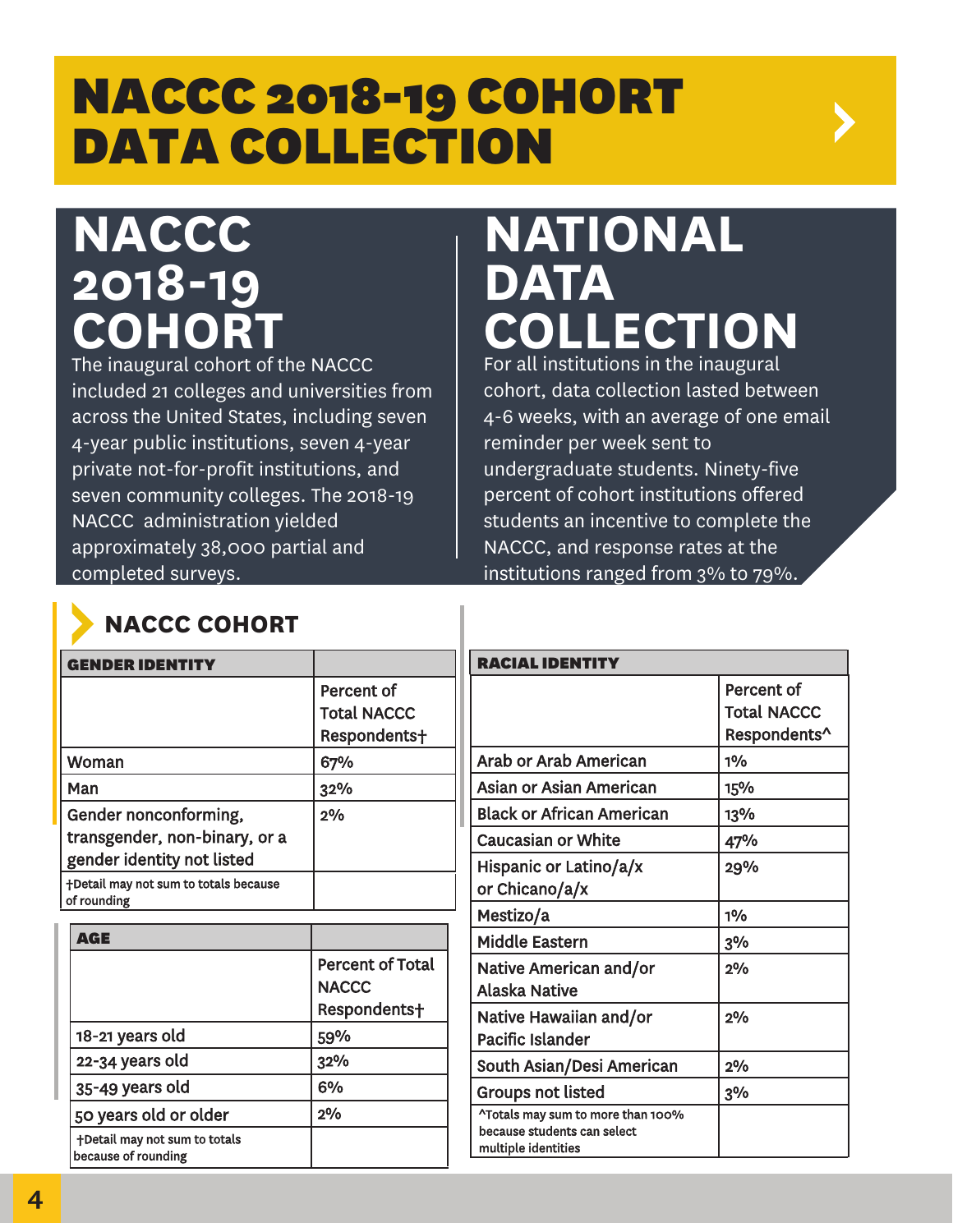# DATA COLLECTION **DETAILS**

| <b>DATE</b>                                      | <b>DAY OF THE</b><br><b>WEEK</b> | <b>EMAIL</b>                                 | <b>NAME OF EMAIL SENDER</b>                                        | <b>INCENTIVE**</b>                                                                                                                                                      | <b>RESPONSE</b><br><b>RATE</b>                      |
|--------------------------------------------------|----------------------------------|----------------------------------------------|--------------------------------------------------------------------|-------------------------------------------------------------------------------------------------------------------------------------------------------------------------|-----------------------------------------------------|
| $4$ -Feb-19                                      | Monday                           | <b>NACCC</b><br>Invitation<br>Email          | Robert S. Nelsen,<br>President                                     | -200 gift cards from<br>Amazon.com, Target,<br>and Dining Services,<br>ranging in value from<br>\$10 to \$100<br>-Grand prize winner=<br>\$150 Target gift card<br>6533 |                                                     |
| 13-Feb-19                                        | Wednesday                        | Reminder #1                                  | 6633                                                               |                                                                                                                                                                         | 8%                                                  |
| 20-Feb-19                                        | Wednesday                        | Reminder #2                                  | 6533                                                               | 6633                                                                                                                                                                    | 15%                                                 |
| 27-Feb-19                                        | Wednesday                        | Reminder $#3$                                | 6633                                                               | 6633                                                                                                                                                                    | 18%                                                 |
| 6-Mar-19                                         | Wednesday                        | Reminder #4                                  | 6633                                                               | 6633                                                                                                                                                                    | 21%                                                 |
| 13-Mar-19                                        | Wednesday                        | Reminder #5                                  | 6633                                                               | 6633                                                                                                                                                                    | 22%                                                 |
| 15-Mar-19                                        | Friday                           | <b>Data</b><br>Collection<br><b>End Date</b> | N/A                                                                | N/A                                                                                                                                                                     | 24%                                                 |
|                                                  |                                  |                                              |                                                                    | "" means same as above                                                                                                                                                  |                                                     |
| <b>TOTAL SAMPLE</b><br><b>PRESENT:</b>           | 26,649                           |                                              | **3 incentive prize<br>drawings for those<br>completing survey by: |                                                                                                                                                                         |                                                     |
| <b>FINAL</b><br><b>RESPONSE</b><br><b>RATE*:</b> | 24%                              |                                              | 1) 15-Feb-19<br>2) 1-Mar-19<br>3) 15-Mar-19                        |                                                                                                                                                                         | *Includes<br>surveys with<br>usable partial<br>data |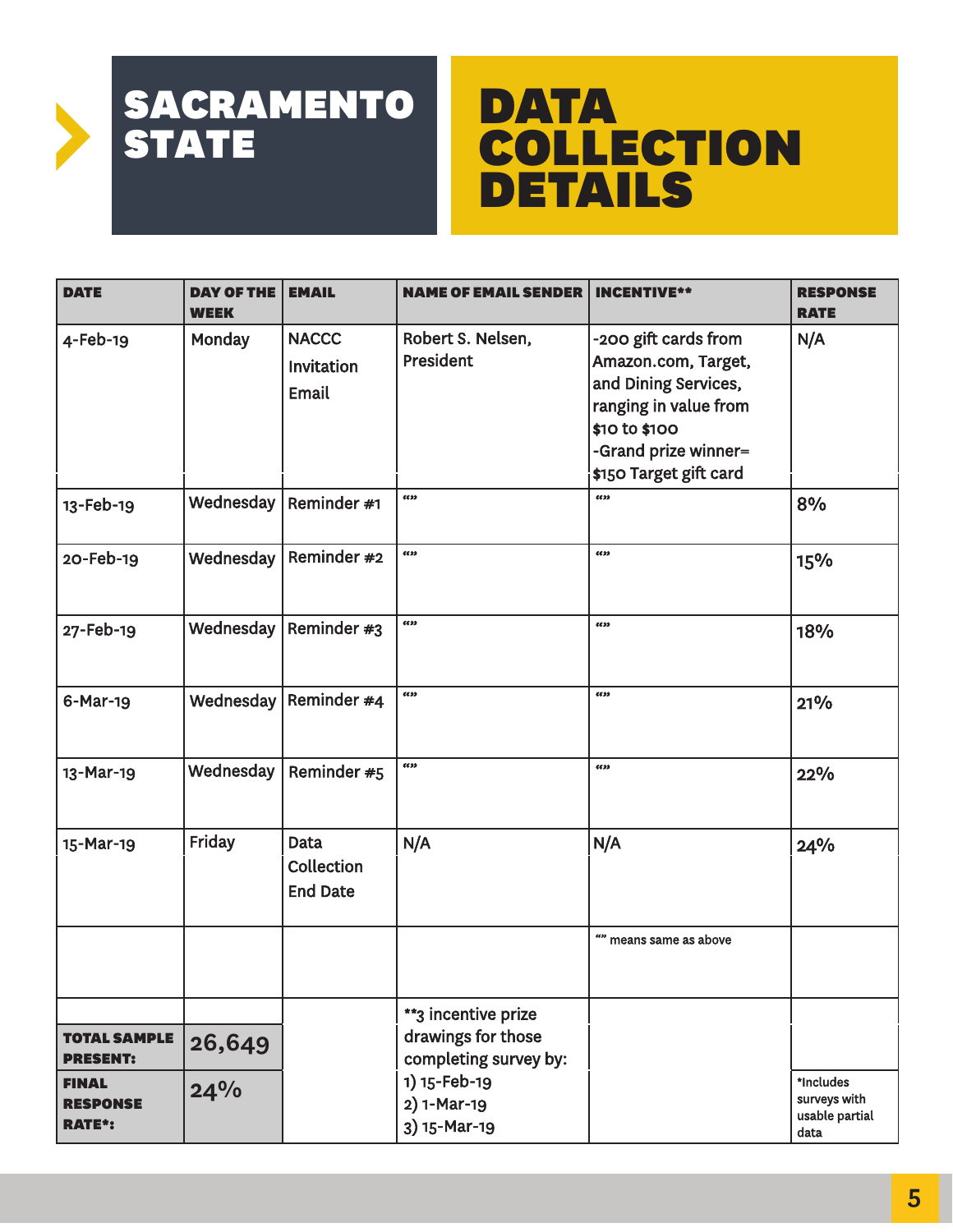# RESPONSE RATES BY SELECTED DEMOGRAPHIC CHARACTERISTICS

| NDER IDENT                                           |                    |
|------------------------------------------------------|--------------------|
|                                                      | Percent of         |
|                                                      | <b>Total NACCC</b> |
|                                                      | Respondents+       |
| Woman                                                | 69%                |
| Man                                                  | 30%                |
| Gender nonconforming,                                | $1\%$              |
| transgender, non-binary, or a                        |                    |
| gender identity not listed                           |                    |
|                                                      |                    |
| +Detail may not sum to totals because<br>of rounding |                    |

| CLASS YEAR                                           |                    |
|------------------------------------------------------|--------------------|
|                                                      | Percent of         |
|                                                      | <b>Total NACCC</b> |
|                                                      | Respondents+       |
| First year or Freshman                               | 13%                |
| Second year or Sophomore                             | 10%                |
| Third year or Junior                                 | 30%                |
| Fourth year or beyond or Senior                      | 40%                |
| Identifies by credits completed                      | 7%                 |
| rather than by a particular year                     |                    |
|                                                      |                    |
| +Detail may not sum to totals because<br>of rounding |                    |

#### THE NACCC SURVEY POPULATION INCLUDED ALL UNDERGRADUATE STUDENTS AT THE INSTITUTION.

| <b>RACIAL IDENT</b>                                                                     |                                                  |
|-----------------------------------------------------------------------------------------|--------------------------------------------------|
|                                                                                         | Percent of<br><b>Total NACCC</b><br>Respondents^ |
| Arab or Arab American                                                                   | 10/2                                             |
| Asian or Asian American                                                                 | 22%                                              |
| <b>Black or African American</b>                                                        | <b>10%</b>                                       |
| <b>Caucasian or White</b>                                                               | 37%                                              |
| Hispanic or Latino/a/x<br>or Chicano/a/x                                                | 34%                                              |
| Mestizo/a                                                                               | 10/2                                             |
| <b>Middle Eastern</b>                                                                   | 2%                                               |
| Native American and/or<br>Alaska Native                                                 | 3%                                               |
| Native Hawaiian and/or<br><b>Pacific Islander</b>                                       | 3%                                               |
| South Asian/Desi American                                                               | 3%                                               |
| <b>Groups not listed</b>                                                                | 3%                                               |
|                                                                                         |                                                  |
| ^Totals may sum to more than 100%<br>because students can select<br>multiple identities |                                                  |

| ∆vel∃                                                |                    |
|------------------------------------------------------|--------------------|
|                                                      | Percent of         |
|                                                      | <b>Total NACCC</b> |
|                                                      | Respondents+       |
|                                                      |                    |
| 18-21 years old                                      | 46%                |
| 22-34 years old                                      | 49%                |
| 35-49 years old                                      | 4%                 |
| 50 years old or older                                | 10/6               |
|                                                      |                    |
| +Detail may not sum to totals<br>because of rounding |                    |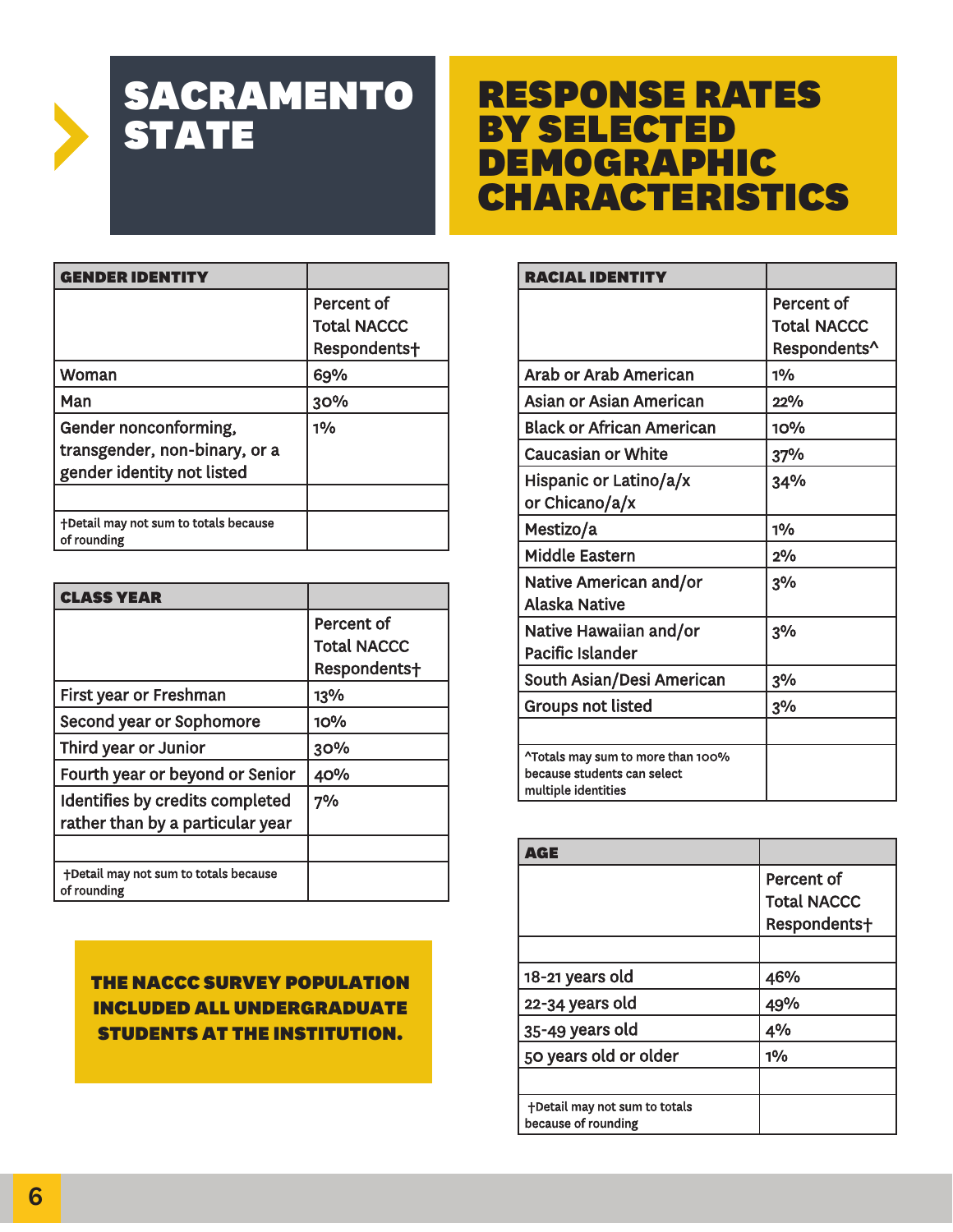# NACCC 2018-19 COHORT SCORING AND CAUTIONS

Five of the six NACCC survey content areas were assigned a value from 1 to 4 ribbons based on each institution's relative performance within the NACCC cohort. The overall score for each institution was generated by taking the mean of the total of the five content area ribbons for that institution.

The sixth content area, Impact of External Environments, was not scored given the particular variety and complexity of external factors included in the survey. Recommendations for institutions in this area are provided.

#### CAUTIONARY NOTE ON SCORING

The scores provided in this report should not be misused to understand that even if an institution scores a 3 or 4 in a particular content area or overall, that the institution is showing exceptional performance with their campus racial climate. Nor should it be understood that an institution scoring a "1" or "2" in a particular content area or overall is beyond repair. Rather, these scores indicate a relative spot within the NACCC cohort as a point of comparison. All levels of scoring require further and continuous attention and improvement by the institution.

### USES OF THIS REPORT AND ACCOMPANYING NACCC DATA TABLES

We hope the data provided by the NACCC will help institutional leaders better understand the racial realities on their campuses and help them to improve the daily lives of all their undergraduate students. We also hope leaders will share the results with their campuses and engage them in strategic planning toward racial equity.

This report provides a content area score, selected content area data highlighting key information from the accompanying NACCC data tables, and area goals and recommended action items.

#### The NACCC data tables include:

- Key sets of information from each content area in tables with unweighted descriptive statistics for white students and students of color. Students who indicated being Caucasian or White only, were placed for reporting purposes in the "White students" category. Students who indicated identifying as Caucasian and any another racial identities were placed for reporting purposes in the "Students of color" category.
- Tests of difference between white students and students of color at the p≤.05 level. These differences show items with distribution differences that are larger than would be expected by chance, but do not guarantee the importance of the results.
- Cell sizes of 20 or greater. To protect student identity and for statistical reliability, cell sizes less than 20 are not reported and are indicated as such in the tables.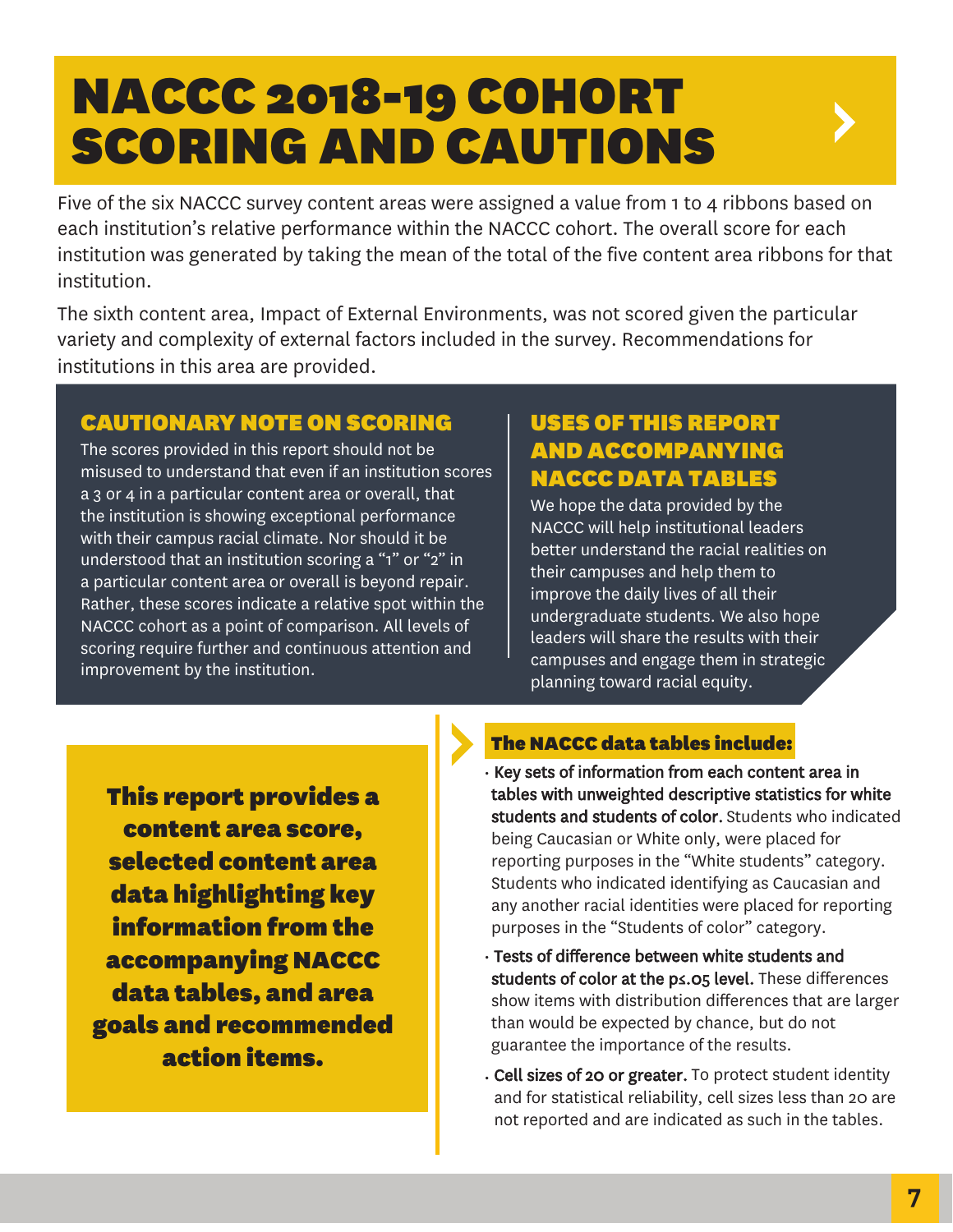

# OVERALL

### **SACRAMENTO STATE SCORE:**



Figure 1: Overall NACCC Distribution of Scores among 2019 NACCC Cohort



1 ribbon  $\sqrt{2}$  ribbons  $\sqrt{3}$  ribbons  $\sqrt{4}$  ribbons

## MATTERING AND AFFIRMATION

**SACRAMENTO STATE SCORE:**



Figure 2: Mattering and Affirmation NACCC Distribution of Scores among 2019 NACCC Cohort

|    | 6 institutions |     | 7 institutions |     |     |     | <b>8</b> institutions |     |     |      |
|----|----------------|-----|----------------|-----|-----|-----|-----------------------|-----|-----|------|
|    |                |     |                |     |     |     |                       |     |     |      |
| 0% | 10%            | 20% | 30%            | 40% | 50% | 60% | 70%                   | 80% | 90% | 100% |

 $\blacksquare$  1 ribbon  $\blacksquare$  2 ribbons  $\blacksquare$  3 ribbons  $\blacksquare$  4 ribbons

## CROSS-RACIAL ENGAGEMENT

### **SACRAMENTO STATE SCORE:**



Figure 3: Cross-Racial Engagement NACCC Distribution of Scores among 2019 NACCC Cohort

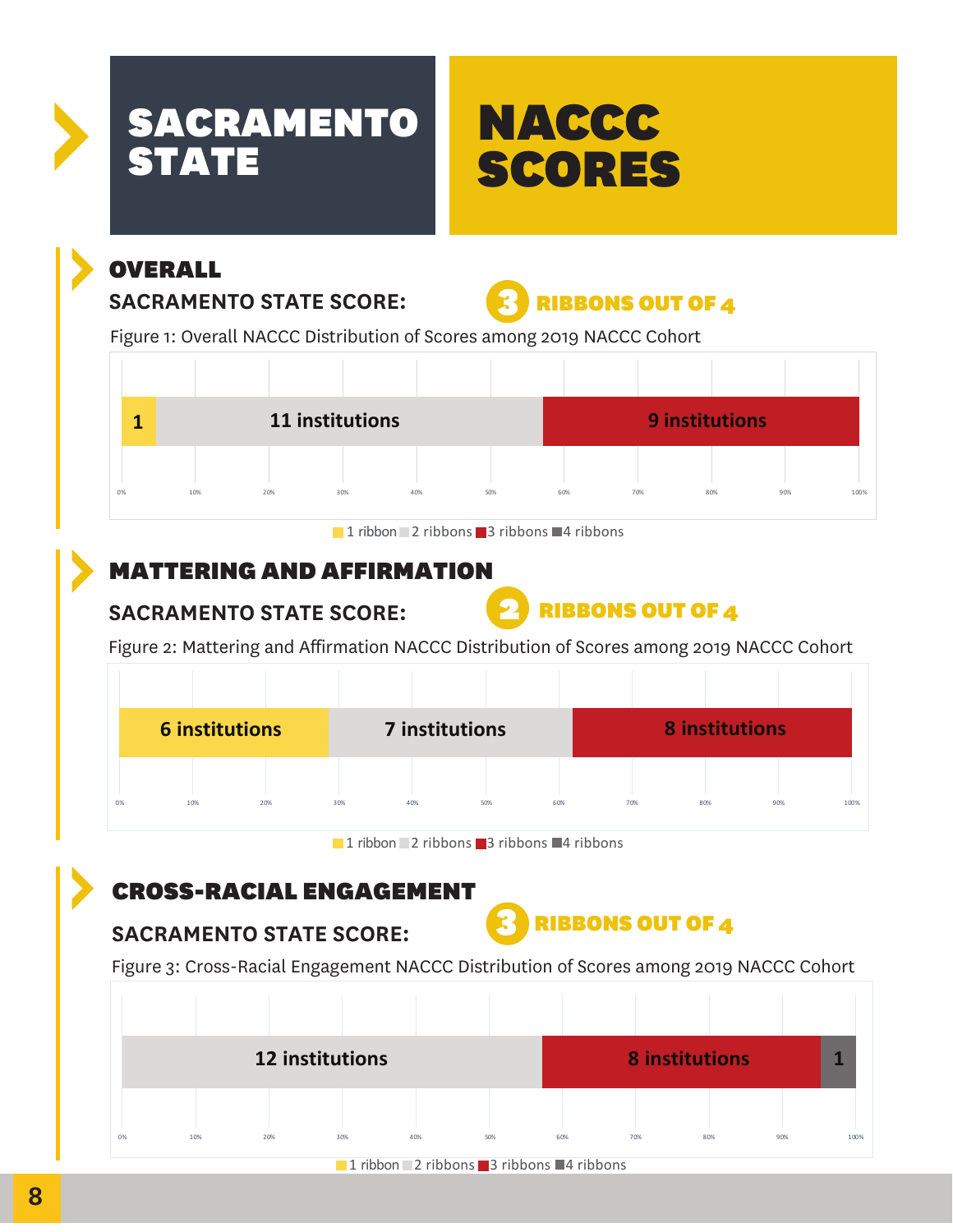## RACIAL LEARNING AND LITERACY

#### **SACRAMENTO STATE SCORE:**



Figure 4: Racial Learning and Literacy NACCC Distribution of Scores among 2019 NACCC Cohort



1 ribbon  $\sqrt{2}$  ribbons  $\sqrt{3}$  ribbons  $\sqrt{4}$  ribbons

## ENCOUNTERS WITH RACIAL STRESS

#### **SACRAMENTO STATE SCORE:**



Figure 5: Encounters with Racial Stress NACCC Distribution of Scores among 2019 NACCC Cohort

| 1  | <b>7 institutions</b> |     |     | <b>11 institutions</b> |     |     |     |     | $\overline{2}$ |      |
|----|-----------------------|-----|-----|------------------------|-----|-----|-----|-----|----------------|------|
|    |                       |     |     |                        |     |     |     |     |                |      |
| 0% | 10%                   | 20% | 30% | 40%                    | 50% | 60% | 70% | 80% | 90%            | 100% |

 $\blacksquare$  1 ribbon  $\blacksquare$  2 ribbons  $\blacksquare$  3 ribbons  $\blacksquare$  4 ribbons

## APPRAISALS OF INSTITUTIONAL COMMITMENT

#### **SACRAMENTO STATE SCORE:**



Figure 6: Appraisals of Institutional Commitment NACCC Distribution of Scores among 2019 NACCC Cohort

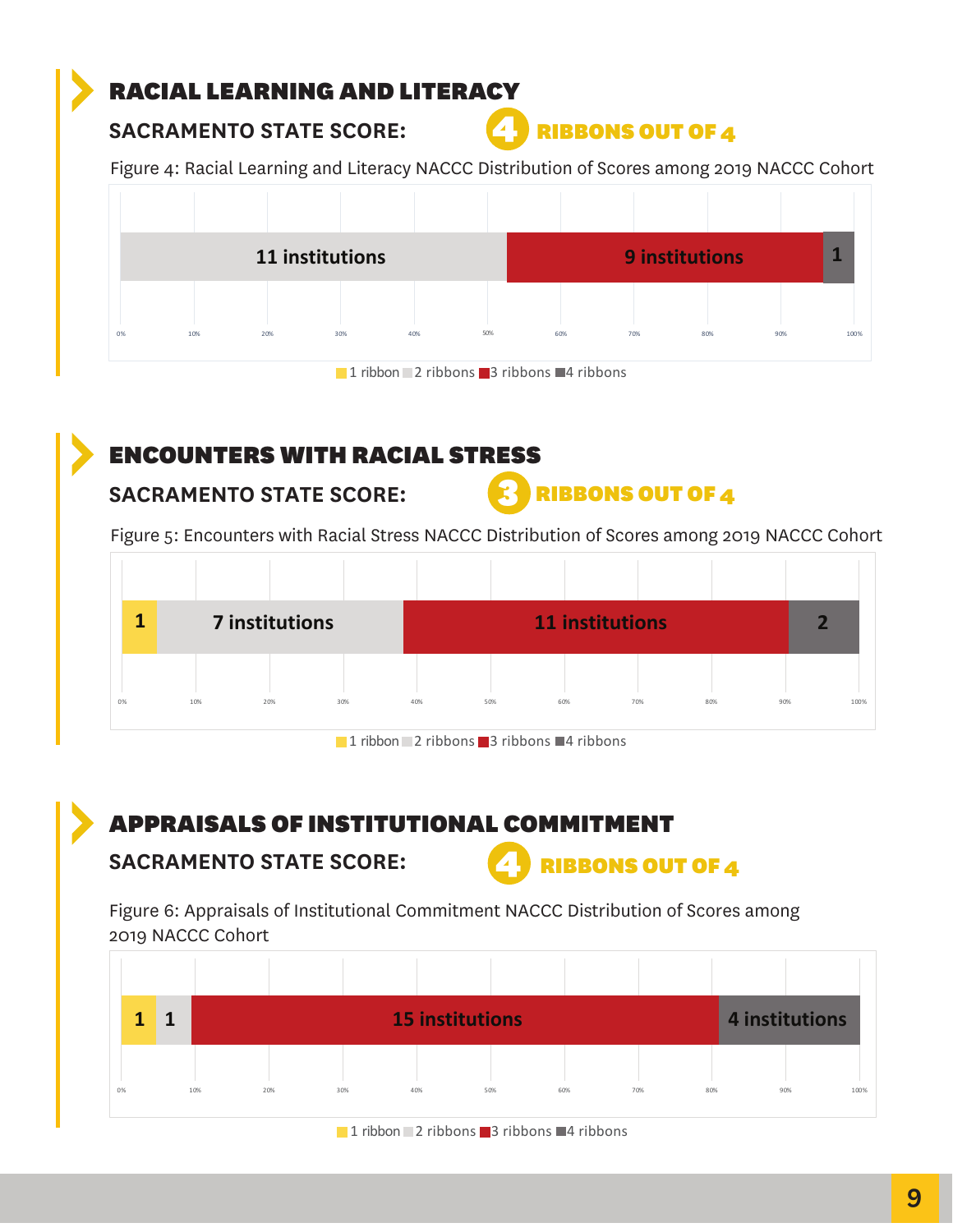# MATTERING AND AFFIRMATION

## NACCC CONTENT AREA DESCRIPTION

NACCC respondents indicate the extent to which they feel they matter in classrooms and in various out-of-class campus spaces. Additionally, students indicate ways and the frequency with which faculty members affirm them.

#### Key topics include:

- Student perceptions of mattering in campus locations, classrooms, and campus events
- Affirmation of students from White professors and from professors of color

### AT SACRAMENTO STATE

**68%** White students who felt they mostly matter or strongly matter in Sample statistic substitution of the classes taught by White professors classes taught by White professors

**56%** Students of color who felt they mostly matter or strongly matter in S**6%** classes taught by White professors classes taught by White professors

Institution results detail for the topics above available in set of tables accompanying this report.

## KEY GOALS IN THIS CONTENT AREA

- Prepare college and university faculty to create affirming and culturally sustaining classrooms in which students, including racially minoritized students, believe that they matter.
- Increase overall sense of mattering and affirmation, including among racially minoritized students, in dominant social spaces/events important or significant to student life outside the classroom (i.e., common areas, student clubs and organizations).

#### In the NACCC survey, mattering is defined as others noticing and caring about what students think, want, and have to say.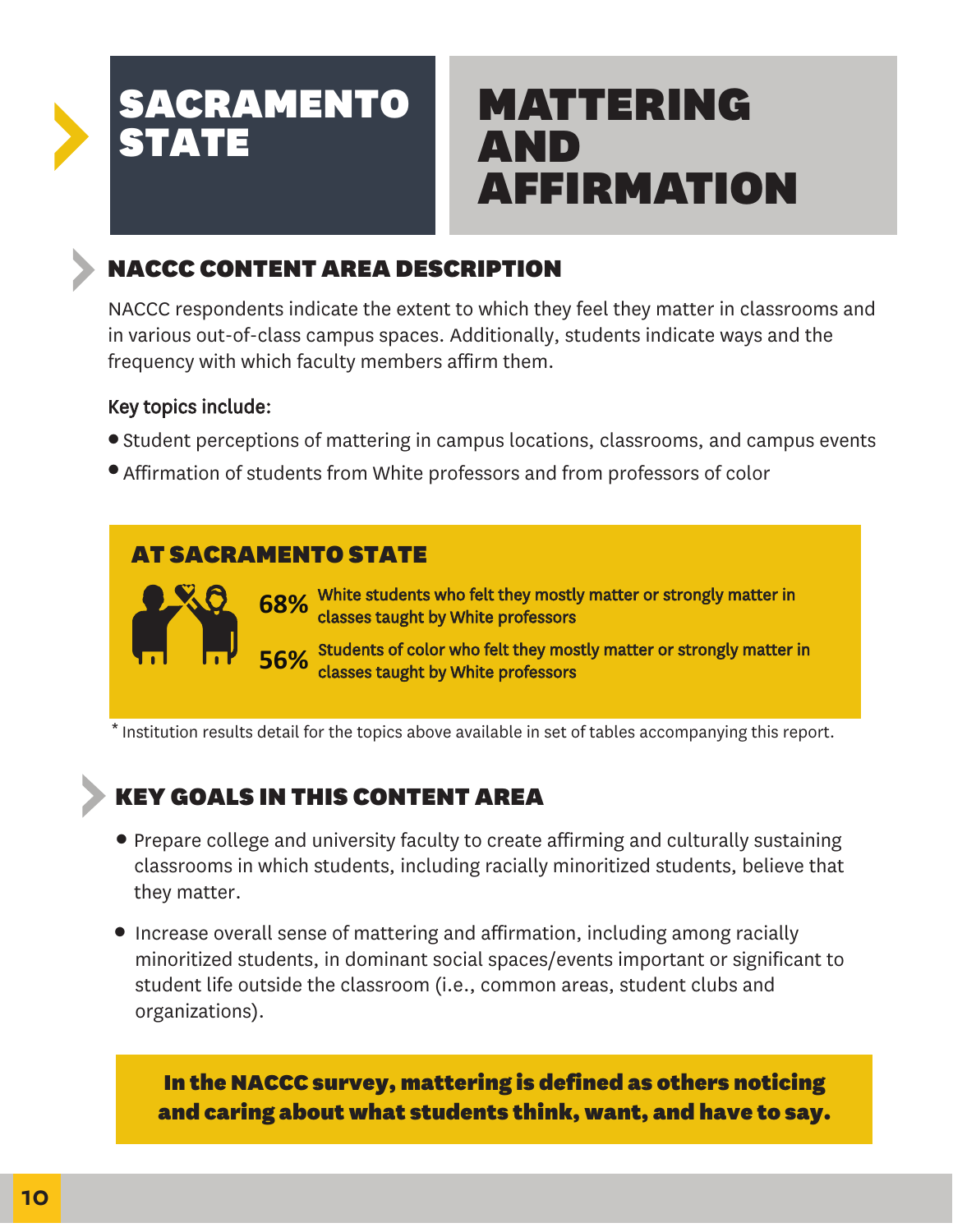### MATTERING AND AFFIRMATION





Why This Matters: National data (https://nces.ed.gov/fastfacts/display.asp?id=61) show that 76% of all full-time faculty in degree-granting postsecondary institutions are White (NCES, 2016). This overrepresentation places added responsibility on White faculty to ensure the students of color they teach felt seen, heard, and cared for in their classrooms.

#### RECOMMENDED ACTION ITEMS IN THIS CONTENT AREA

● Assess and determine whether there is a particular group that seems to dominate the campus environment and whether any groups are excluded from being allowed to take part in the construction of the campus identity.

 $\bullet$  Regularly convene college and university faculty, in conjunction with experienced staff from learning resource centers and centers for excellence in teaching, to discuss standards of inclusive teaching and ways to engage instructional personnel in developing culturally sustaining and affirming practices.

● Conduct an audit of public spaces to ensure that inclusive imagery surrounds students. Literally and figuratively walk the halls, classrooms, and lab spaces with students and see these from their perspective.

● Train staff across student affairs, auxiliary centers, and campus police and security in meaningful ways to cultivate inclusive environments.

● Identify identity-based blind spots and vantage points related to pedagogy, advising, student affairs and other campus spaces and environments.

● Communicate the message that words and actions have impact regardless of intent.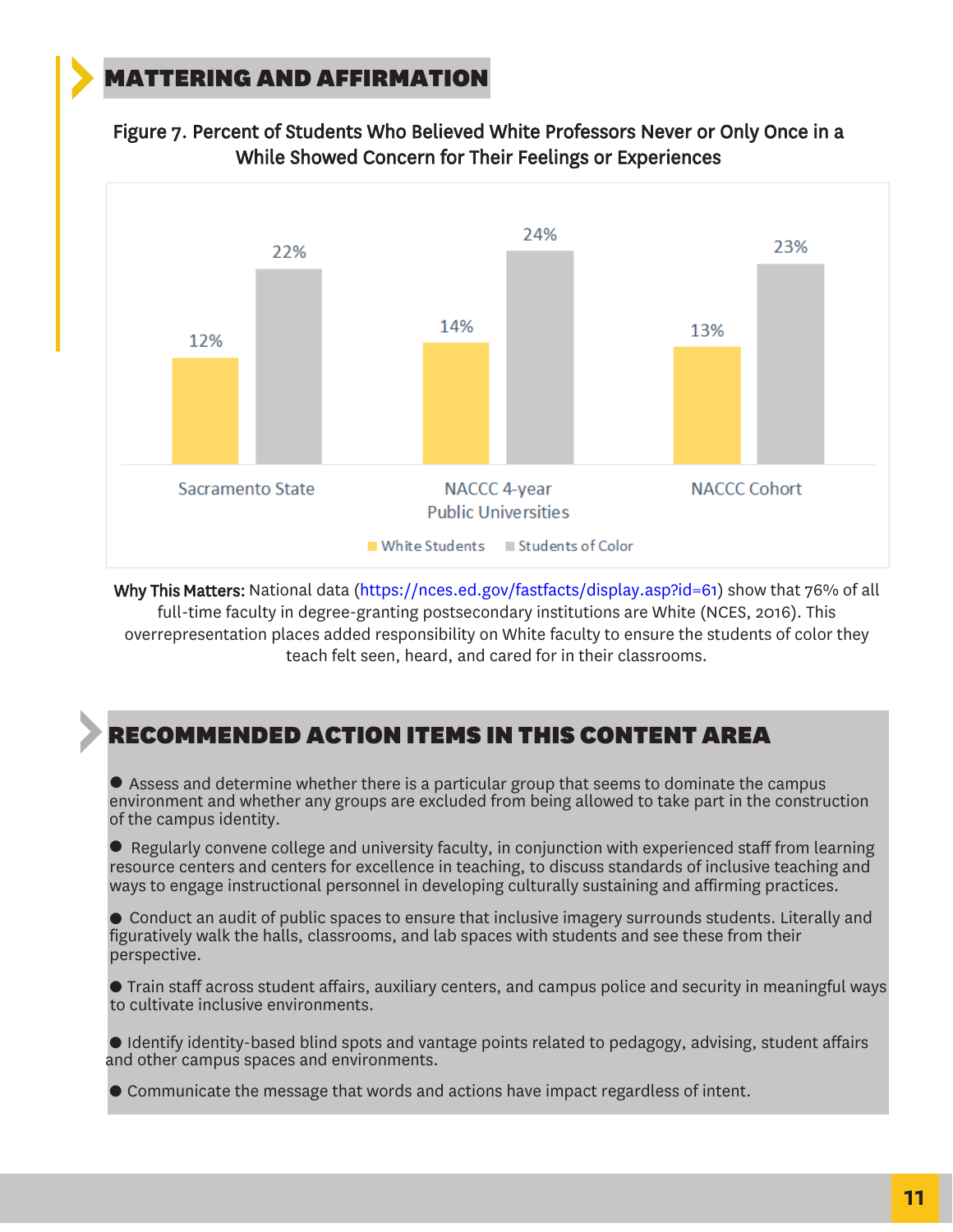# CROSS-RACIAL ENGAGEMENT

# NACCC CONTENT AREA DESCRIPTION

NACCC respondents indicate the frequency and nature of their interactions on campus with same-race peers and with peers from different racial groups. Additionally, they report their level of comfort in discussions with other students about issues related to race.

#### Key topics include:

- Feelings regarding conversations about race with White students and with students of color
- Frequency of conversations about selected political topics with White students and with students of color

### AT SACRAMENTO STATE



**55%** White students who felt calm or mostly calm about having<br>Conversations about race with students of color conversations about race with students of color

**73%** Students of color who felt calm or mostly calm about having<br> **73%** conversations about race with other students of color conversations about race with other students of color

\* Institution results detail for the topics above available in set of tables accompanying this report.

## KEY GOALS IN THIS CONTENT AREA

- Account for racial power dynamics within the institutional and geographic contexts in which cross-racial engagement (particularly conversations) take place.
- Facilitate meaningful dialogues inside and outside of classroom discussion in which racially minoritized students' perspectives and experiences are also centered.
- Create an environment where conversations about race are considered healthy and important.

In the NACCC survey, students are asked whether they feel calm, empowered, open, and encouraged when engaging in conversations about race.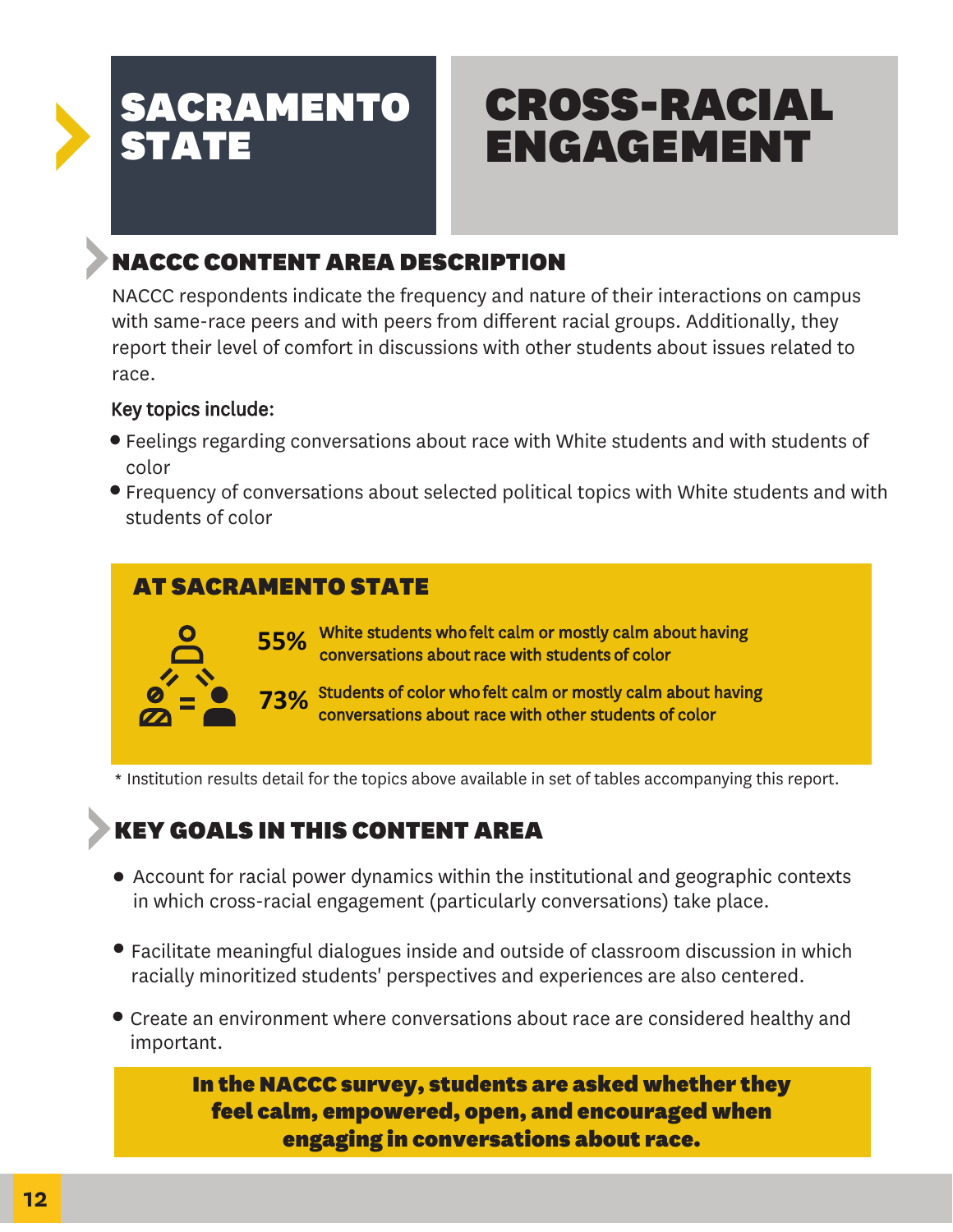### CROSS-RACIAL ENGAGEMENT

Figure 8. Percent of Students Who Feel Open or Mostly Open About Being Engaged in Conversations About Race With White Students



Why This Matters: Racial dialogue is often the first and most frequent form of cross-racial interaction among students on college campuses. When those campuses are predominantly White, students of color are overwhelmingly burdened with educating their White peers about race as involuntary spokespersons.

#### RECOMMENDED ACTION ITEMS IN THIS CONTENT AREA

● Create intentional, facilitated opportunities for cross-racial engagement on campus including, for example, hosting inter and intragroup dialogues with skilled facilitators where privilege and marginality are discussed.

● Train and equip campus leadership, faculty, and staff to address spontaneous moments and controversies, and to initiate discussions about race.

● Develop teams comprised of student affairs professionals, academic advisors, tenure-track/tenured faculty, counseling professionals and other administrators with student-facing roles, across professional rank, and charge them with creating student engagement plans that move beyond dialogue and that provide opportunities for students to interact academically and socially across racial and other identity groups.

● Ask the campus community to be part of problem solving and collaboration when racial tensions arise.

● Communicate the message that talking about race is hard, but important, and also creates opportunities to push students to higher levels of critical thinking and toward better preparation to live in a diverse democracy.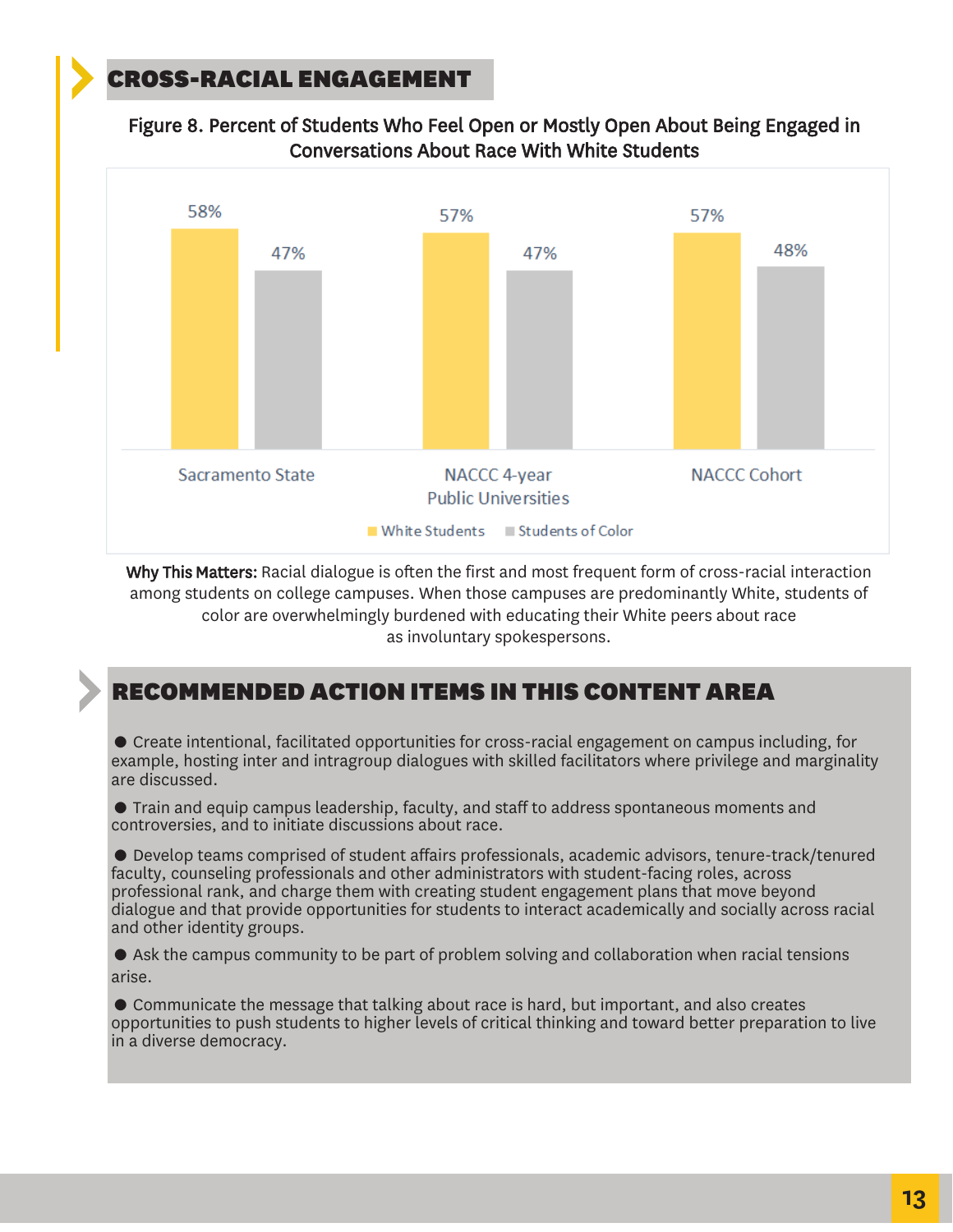# RACIAL LEARNING AND LITERACY

# NACCC CONTENT AREA DESCRIPTION

NACCC respondents consider if and where on campus they learn about their own racial identities and about other racial groups. Additionally, students indicate the extent to which they feel racial diversity is reflected in curricula and class discussions, and how prepared they feel to live and work in a racially diverse society after college.

### Key topics include:

- Where students learn about race and who on campus helps them learn about race ●
- Racial diversity reflected in classes in major ●
- Preparation for living in a racially diverse society

## AT SACRAMENTO STATE



**25%** White students who felt authors assigned for reading/on the syllabus in <br>25% their major do not at all or only slightly reflect racial diversity their major do not at all or only slightly reflect racial diversity

**36%** Students of color who felt authors assigned for reading/on the syllabus in their major do not at all or only slightly reflect racial diversity in their major do not at all or only slightly reflect racial diversity

\* Institution results detail for the topics above available in set of tables accompanying this report.

# KEY GOALS IN THIS CONTENT AREA

- Improve students' understanding of the historical, social, institutional, and systemic relationships of power-specifically related to race and racism-in the United States.
- Develop and nurture students' abilities to collaborate, work, and live with individuals of different races.
- Lessen the burden of cultural taxation experienced by racially minoritized students by increasing personnel of color and improving racial literacy and racial competency among White faculty and staff.

### In the NACCC survey, racial diversity is defined as the extent to which there are a variety of different racial groups represented.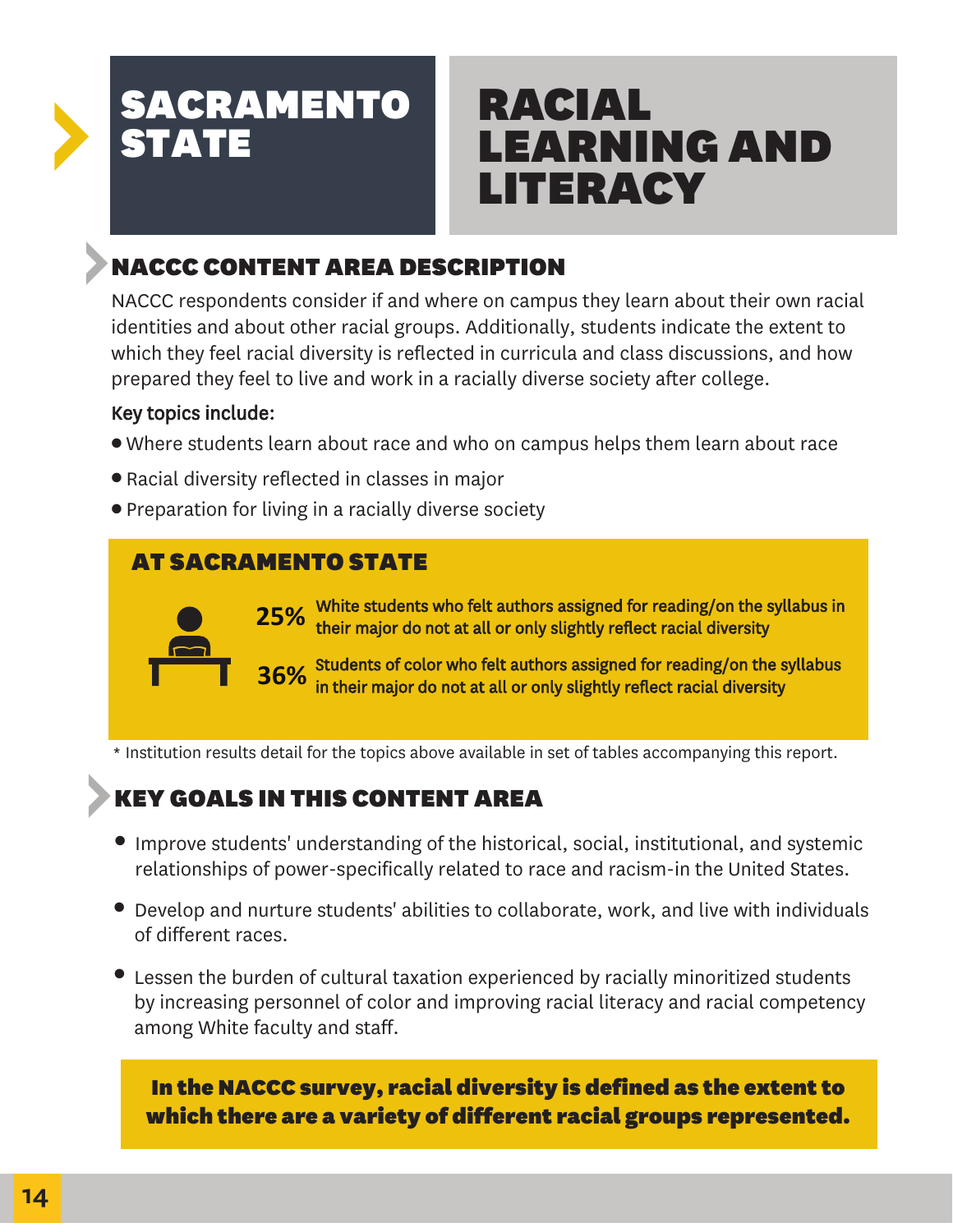### RACIAL LEARNING AND LITERACY





Why This Matters: United States Census data (Colb & Ortman, 2015) project the shift of the country's racial and ethnic demographics in which non-Hispanic White people will no longer make up the numerical majority

(https://www.census.gov/content/dam/Census/library/publications/2015/demo/p25-1143.pdf). Therefore, preparing students for post-college environments reflecting this shift is an important learning outcome colleges and universities need to address.

#### RECOMMENDED ACTION ITEMS IN THIS AREA

● Conduct regular co-curricular engagement of texts, colloquia, and other academically purposeful activities to center issues of race and racism, particularly in relation to the institution and the geographic context(s) within which it resides.

● Conduct departmental reviews of classroom materials to determine whose voices and experiences are centered, and whose are missing.

● Determine which academic programs on campus have been successful at advancing minoritized students and propagate elements of these programs across campus. Practice engaging in departmental and cross-departmental conversations about racial equity and incentivize and support faculty and staff for engaging in the work.

● Provide structured opportunities for students to learn about their own and other racial groups.

● Ask faculty to make space at the beginning or end of class for key events in the news about race or racism, and encourage them to seek out linkages to their discipline to address social issues and issues related to identity.

● Communicate that the pace of learning about race and discussing race on campus should not prioritize the hesitancy and/or interests of any one group, over actual progress toward achieving equity.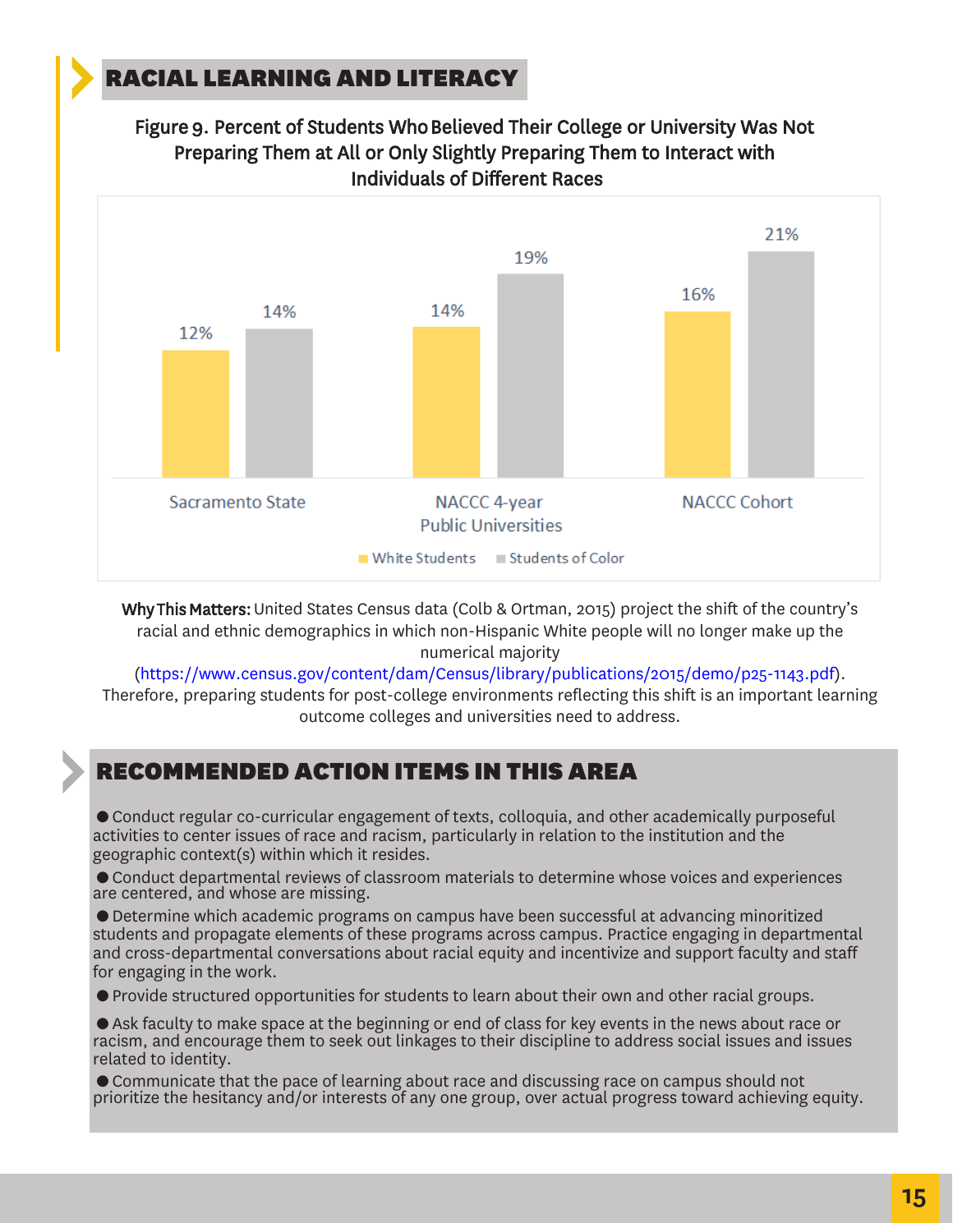# ENCOUNTERS WITH RACIAL STRESS

# NACCC CONTENT AREA DESCRIPTION

NACCC respondents appraise the racial environment of their institutions. They identify campus encounters they have experienced as racist, ranging from microagressions and racial stereotyping to more overt acts of racial harassment and violence. Students indicate the impact of these encounters on their personal well-being and academic success.

#### Key topics include:

- Ratings of campus racial tensions, racial segregration, and overall campus racial climate and impact on personal well-being
- Frequency of experiencing racism in campus locations, academic spaces, and at campus events, and impact on personal well-being

### AT SACRAMENTO STATE



23% White students who indicated personally experiencing racism at events 23% hosted by fraternities/sororities that are mostly White students hosted by fraternities/sororities that are mostly White students

**40%** Students of color who indicated personally experiencing racism at **40%** events hosted by fraternities/sororities that are mostly White stude events hosted by fraternities/sororities that are mostly White students

\* Institution results detail for the topics above available in set of tables accompanying this report.

## KEY GOALS IN THIS CONTENT AREA

- Significantly reduce, if not entirely eliminate, the frequency with which students experience racial stress by disrupting oppressive practices and providing support for those on the margins.
- Provide sustainable resources for students to address mental and emotional health concerns related to encounters with racial stress.

In the NACCC survey, racism is defined as specific harmful acts, behaviors, or attitudes directed at students based on their race.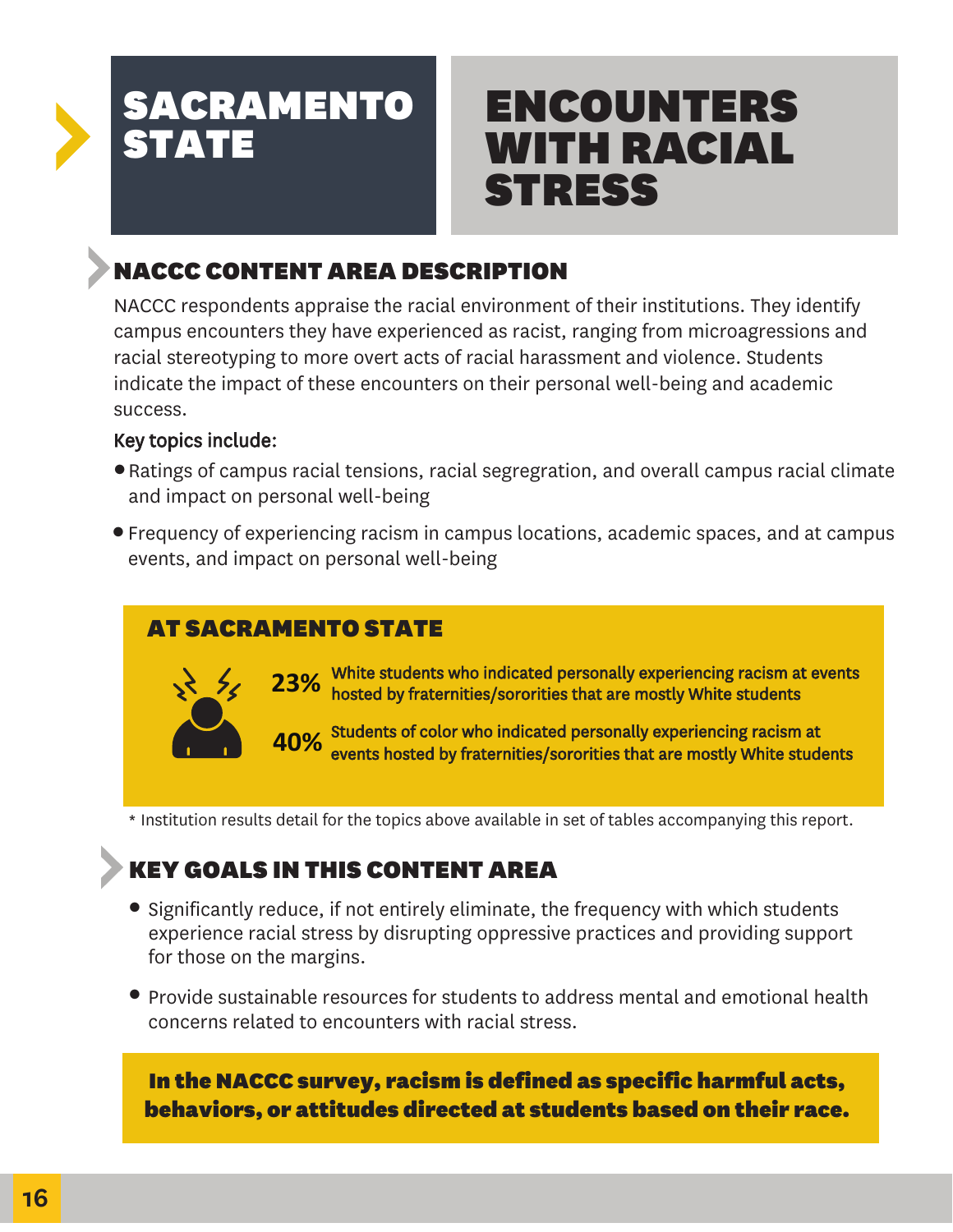### ENCOUNTERS WITH RACIAL STRESS

Figure 10. Percent of Students Who Ever Experienced Feelings of Loneliness, Not Belonging, and/or Isolation as a Result of Their Campus Racial Climate



Why This Matters: Decades of higher education research indicate the importance of students' sense of belonging with regard to their retention, persistence, and advancement to degree completion. In addition, it is a key factor among students of color for whom encounters with racial stress increasingly contribute to feelings of loneliness, isolation, and a lack of community.

### RECOMMENDED ACTION ITEMS IN THIS AREA

● Form a subcommittee on racial stress composed of mental health and counseling professionals, including clinical faculty, particularly those with experience supporting racially minoritized populations. This subcommittee should, whenever possible, center the leadership and direction of counselors that reflect the racial diversity of the institution's racially minoritized populations.

● Institute professional development for faculty and staff to prioritize understanding of the effects of not only racial violence on students, but also microaggressions and their impact on learning and well-being. This professional development should include providing faculty and staff with the skills to confront and intervene when these incidents occur, and asking them to prioritize a consistent message to all students that they are intelligent, of worth, and capable of scholarship.

● Recognize race related stress and racial trauma on campus, and collectively engage with those on the margins to objectively hear their narratives and engage for action.

● Boldly confront long-standing racial problems embedded in the systems and structures at the institution, and communicate that racism is not just individual and overt.

● Practice and prepare for responsible race-conscious crisis scenario response, just as is done with other potential emergency situations on campus.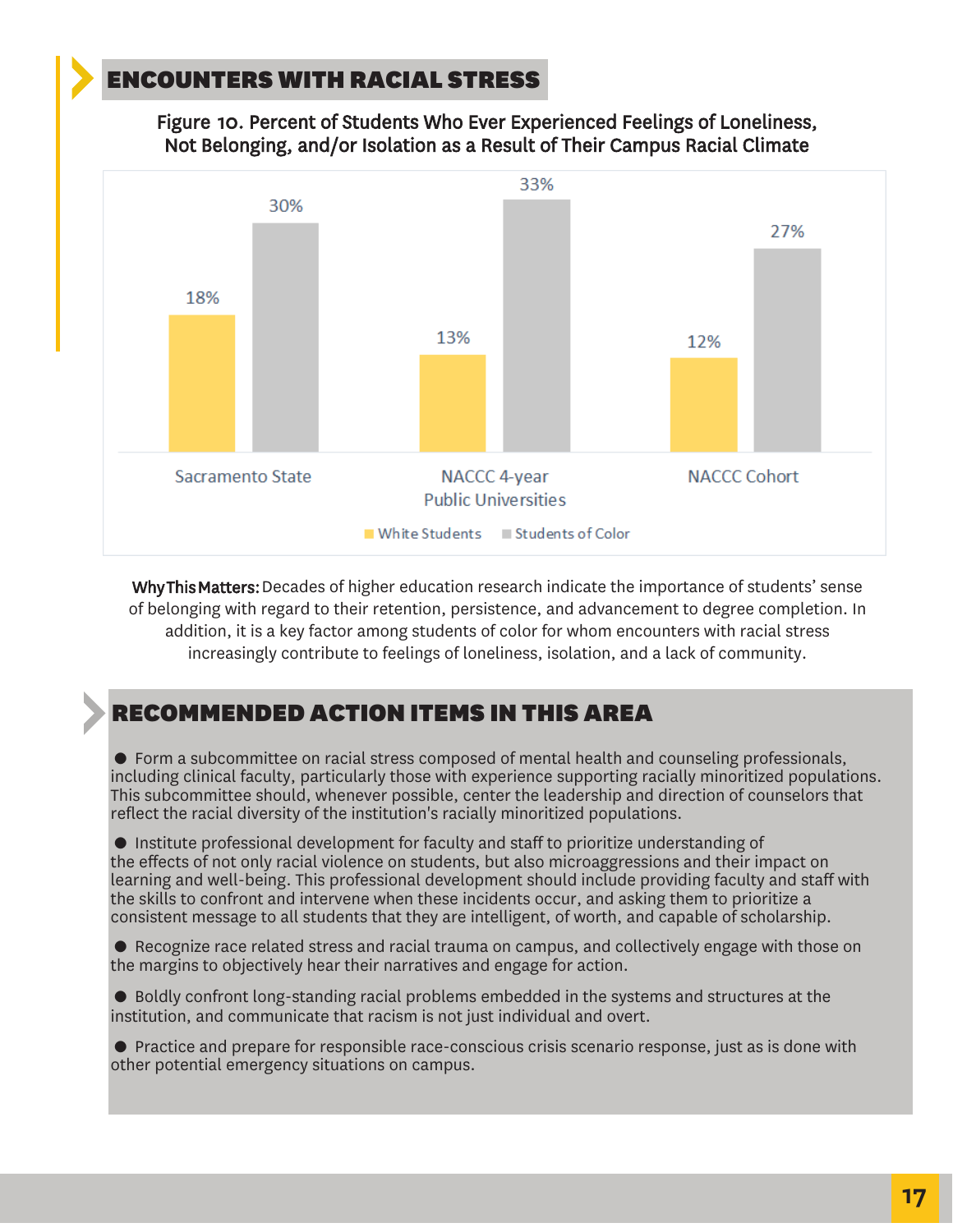# APPRAISALS OF INSTITUTIONAL COMMITMENT

# NACCC CONTENT AREA DESCRIPTION

NACCC respondents evaluate their administrators' demonstrated commitments to racial diversity and inclusion at their institutions. Students also assess institutional leaders' responses to racial problems on campus.

#### Key topics include:

- Rating of campus racial diversity
- Rating of how campus administration deals with racism or racist incidents
- Rating of commitment of administration to campus equity and inclusion ●

### AT SACRAMENTO STATE



**44%** White students who believed administration dealt with racism or racist incidents on campus in the onen or mostly in the onen incidents on campus in the open or mostly in the open

**40%** Students of color who believed administration dealt with racism or state of color who believed administration dealt with racism or racist incidents on campus in the open or mostly in the open

\* Institution results detail for the topics above available in set of tables accompanying this report.

# KEY GOALS IN THIS CONTENT AREA

- Achieve parity in the racial composition of college and university faculty that mirrors student racial demographics but recognize that culture and climate change, in step with demographic change, is also essential.
- Be accountable for and immediately responsive to incidents of racism, racial violence, and racial terror on-campus.
- Demonstrate proactive efforts to decrease the likelihood of incidents of racism, racial violence, and racial terror.
- Improve understanding among college and university personnel regarding the historical, social, institutional, and systemic relationships of power – specifically related to race and racism – in the United States.

### In the NACCC survey, students are asked whether they believe campus leadership deals with racism/racist incidents effectively, in the open, and in a timely manner.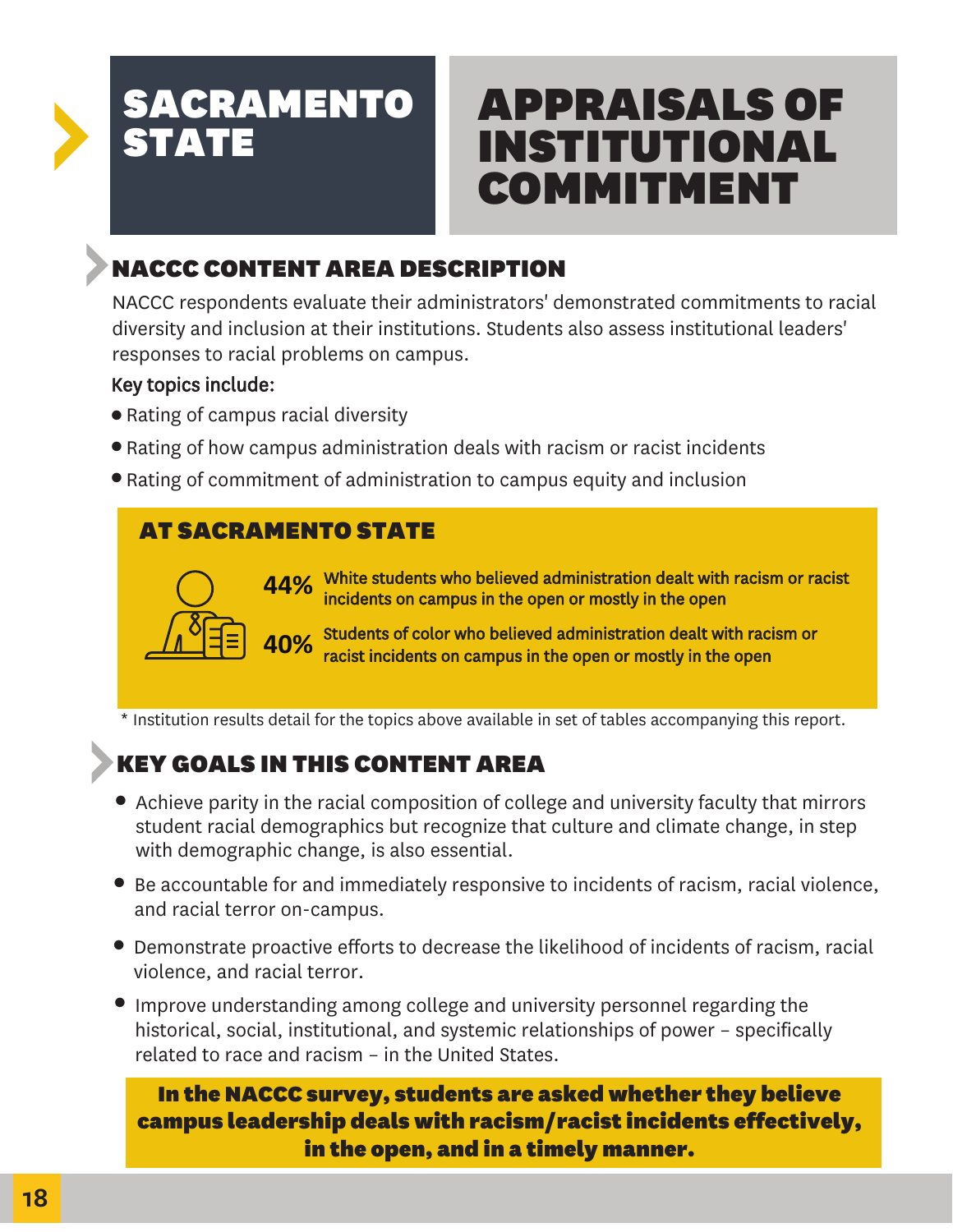#### APPRAISALS OF INSTITUTIONAL COMMITMENT

Figure 11. Percent of Students Who Believed Their College or University was Not Committed at All or Only Slighted Committed to Hiring Faculty of Color



Why This Matters: The rhetoric of diversity, equity, and inclusion must accompany concrete changes to demonstrate a meaningful institutional commitment. This is especially important when the compositional diversity of an institutions faculty fails to reflect the racial and ethnic diversity of the students it serves.

#### RECOMMENDED ACTION ITEMS IN THIS AREA

● Be clear in campus-wide messaging about the opportunities and benefits of racial equity and inclusion on campus.

● Review campus policies and resource allocations and consider whether they reflect racial equity goals.

● Map the assets of your campus in terms of existing programs created to achieve racial equity on your campus. Identify existing gaps and shortcomings, which current practices serve to perpetuate racial inequities, and what new efforts could be mounted if redirecting resources or working together in new ways.

● Consider that all faculty and staff search committees should go beyond bias reduction training to integrating proactive measures throughout the life cycle of hiring, including retention and promotion, particularly of minoritized faculty.

● Practice race-conscious leadership, which includes, for example, engaging in authentic conversations and collaborations with people of color and developing an accurate understanding of the realities of race on campus.

● Compare historical admissions policies with current policies to explore how changes over time may have impacted admission and enrollment patterns and the diversity of the admitted class.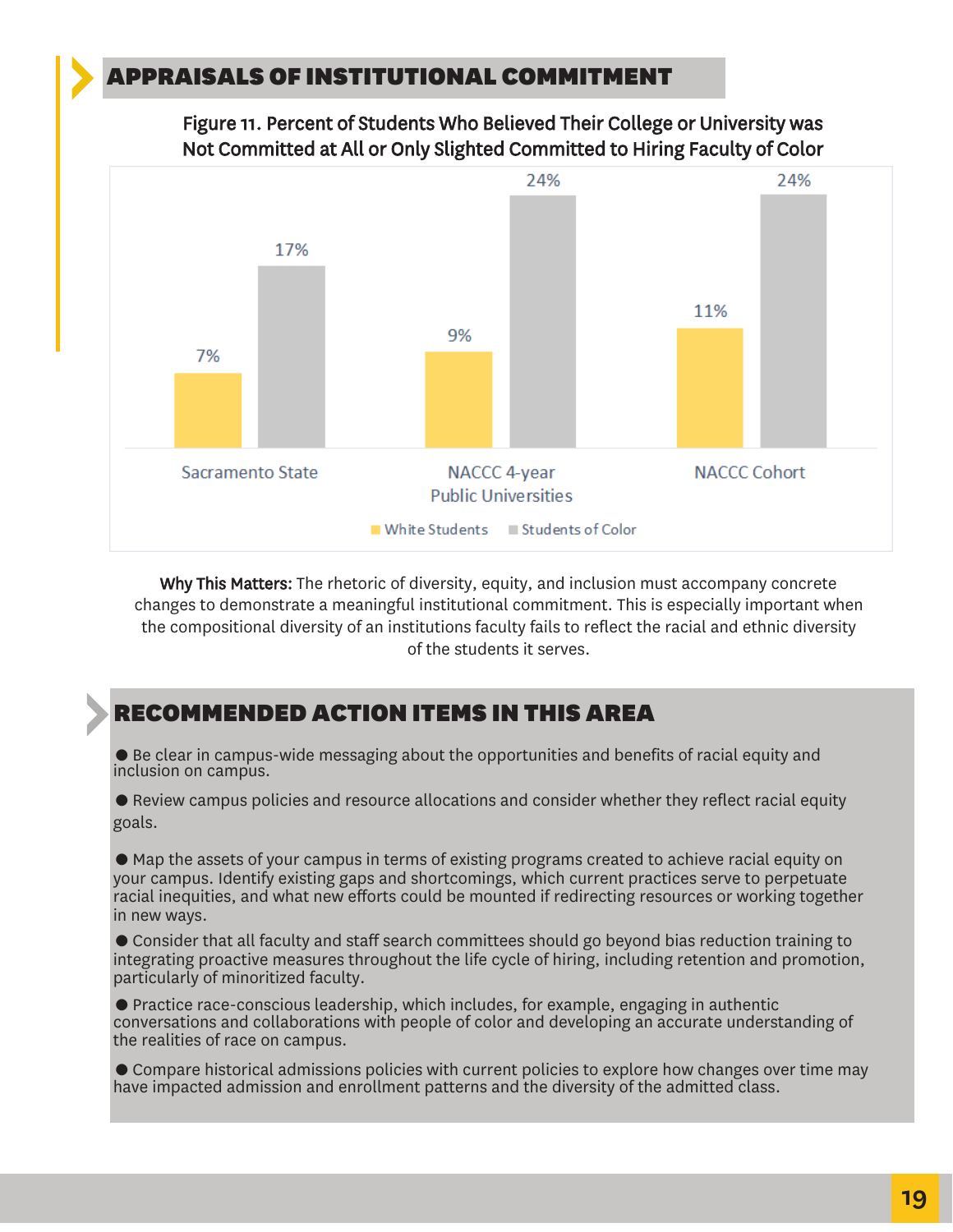# IMPACT OF EXTERNAL ENVIRONMENTS

# NACCC CONTENT AREA DESCRIPTION

NACCC respondents reflect on their sense of security and on their encounters with racism in their hometowns, in the cities/towns surrounding their campuses, and in online and social media environments.

#### Key topics include:

- Feelings of personal well-being in city/town surrounding campus and in hometown ●
- Experiences of racism in external environments

## AT SACRAMENTO STATE



**75%** White students who felt safe or mostly safe in their hometown

**63%** Students of color who felt safe or mostly safe in their hometown

\* Institution results detail for the topics above available in set of tables accompanying this report.

# KEY GOALS IN THIS CONTENT AREA

- Monitor and acknowledge external incidents of racism and racial violence.
- Be proactive and aware that students come from and are continually exposed to environments with differing levels of racial stress and violence apart from the campus community, and may, for example, experience an entirely separate racial reality on campus than in their hometown or in the city/town surrounding campus.

In the NACCC survey, students are asked about the racial makeup of their high school and of their neighborhood during high school.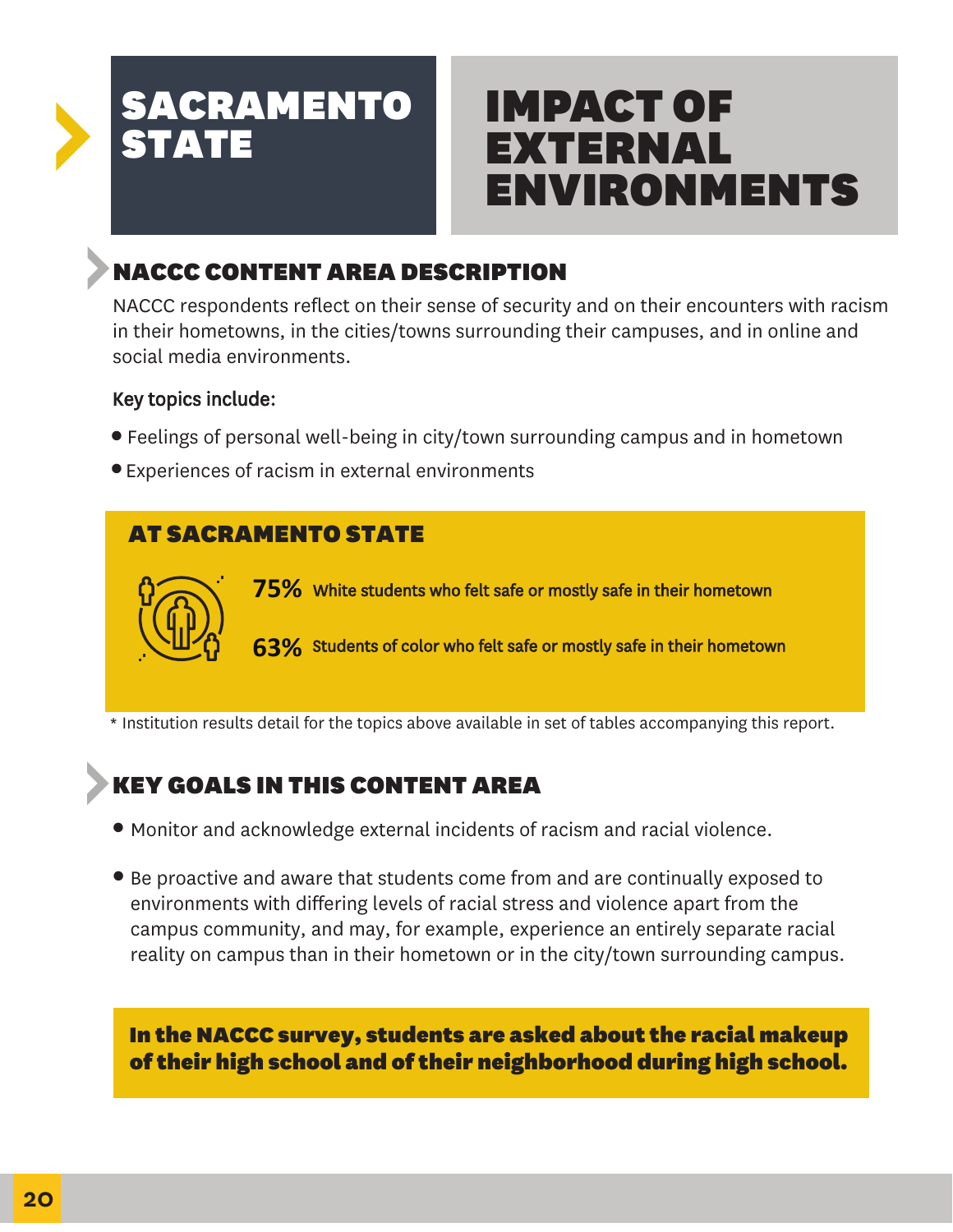### IMPACT OF EXTERNAL ENVIRONMENTS





Why This Matters: As students are entrusted to institutions by parents and families, there is a responsibility for colleges and universities to actively engage local law enforcement in developing anti-racist professional practices.

#### RECOMMENDED ACTION ITEMS IN THIS AREA

● Building from the existing or newly constructed campus climate team, work with community leaders (including both residents and elected officials) to establish a town & gown committee or working group to help prevent, manage, and respond to racial incidents, racial violence, and racial terror taking place at the intersection of campus and community.

● Expect that students will be affected by incidents of racism and hate crimes locally or nationally, and employ messaging when these happen consistent with messaging for these types of incidents when they occur on campus.

● Prepare to support students who have already experienced racial battle fatigue when they first arrive on campus. Also support students who face anxieties about the physical safety and well-being of their loved ones back in their hometown communities.

● Be aware that equity iniatives on campus should focus on eliminating conditions on campus that harm marginalized students and students from marginalized communities, and not on "fixing" these students.

● When assessing campus and external environments for issues surrounding race and racism, consider who the representatives and beneficiaries of existing racist systems are, and policies and practices that have a differential impact by race.